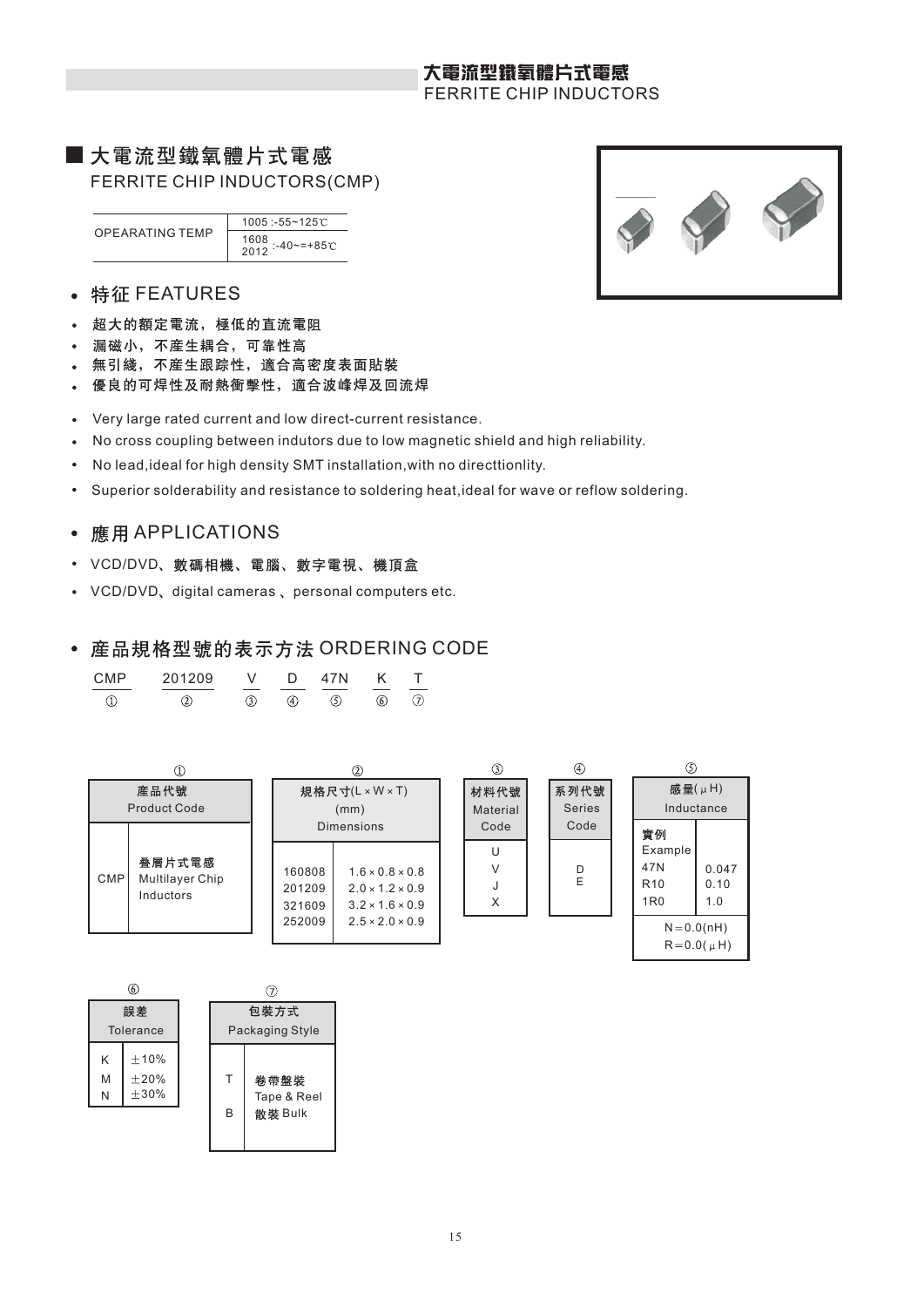**FEE** 風華高科

# • 外形尺寸 SHAPE AND DIMENSIONS



|          |                     |                     |                     | Unit:mm(inch)       |
|----------|---------------------|---------------------|---------------------|---------------------|
| Part No. |                     | W                   |                     | D                   |
| 160808   | $1.6 \pm 0.2$       | $0.8 + 0.2$         | $0.8 + 0.2$         | $0.3 + 0.2$         |
| (0603)   | $(0.063 \pm 0.008)$ | $(0.031 \pm 0.008)$ | $(0.031 \pm 0.008)$ | $(0.01 \pm 0.008)$  |
| 201209   | $2.0 + 0.2$         | $1.2 \pm 0.2$       | $0.9 + 0.2$         | $0.5 + 0.3$         |
| (0805)   | $(0.079 \pm 0.008)$ | $(0.047 \pm 0.008)$ | $(0.035 \pm 0.008)$ | $(0.020 \pm 0.012)$ |
| 201212   | $2.0 + 0.2$         | $1.2 \pm 0.2$       | $1.2 + 0.2$         | $0.5 + 0.3$         |
| (0805)   | $(0.079 \pm 0.008)$ | $(0.047 \pm 0.008)$ | $(0.047 \pm 0.008)$ | $(0.020 \pm 0.012)$ |
| 321609   | $3.2 + 0.2$         | $1.6 + 0.2$         | $1.1 + 0.2$         | $0.5 + 0.3$         |
| (1206)   | $(0.126 \pm 0.008)$ | $(0.063 \pm 0.008)$ | $(0.035 \pm 0.008)$ | $(0.020 \pm 0.012)$ |
| 252009   | $2.5 + 0.2$         | $2.0 + 0.2$         | $0.9 + 0.2$         | $0.5 + 0.3$         |
| (1008)   | $(0.098 \pm 0.008)$ | $(0.079 \pm 0.008)$ | $(0.035 \pm 0.008)$ | $(0.020 \pm 0.012)$ |

# 電性能參數 ELECTRICAL CHARACTERISTICS

| Part No.            | Pnductance( $\mu$ H) | Test Fre.<br>(MHz) | <b>SRF</b><br>(MHz)Min | $DCR(\Omega)$ Max | Ir (mA)Max |
|---------------------|----------------------|--------------------|------------------------|-------------------|------------|
| CMP201209VD47NK/M/N | 0.047                |                    | 280                    | 0.10              | 1100       |
| CMP201209VD56NK/M/N | 0.056                |                    | 280                    | 0.10              | 1100       |
| CMP201209VD68NK/M/N | 0.068                |                    | 250                    | 0.15              | 1100       |
| CMP201209VD82NK/M/N | 0.082                |                    | 250                    | 0.15              | 1100       |
| CMP201209VDR10K/M/N | 0.10                 |                    | 210                    | 0.15              | 1100       |
| CMP201209VDR12K/M/N | 0.12                 |                    | 200                    | 0.15              | 1100       |
| CMP201209VDR15K/M/N | 0.15                 |                    | 175                    | 0.15              | 1100       |
| CMP201209VDR18K/M/N | 0.18                 |                    | 160                    | 0.15              | 1100       |
| CMP201209VDR22K/M/N | 0.22                 |                    | 150                    | 0.15              | 1100       |
| CMP201209VDR27K/M/N | 0.27                 |                    | 130                    | 0.15              | 1100       |
| CMP201209VDR33K/M/N | 0.33                 |                    | 120                    | 0.15              | 1100       |
| CMP201209VDR39K/M/N | 0.39                 |                    | 110                    | 0.15              | 1100       |
| CMP201209VDR47K/M/N | 0.47                 |                    | 100                    | 0.15              | 1100       |
| CMP201209VDR56K/M/N | 0.56                 |                    | 100                    | 0.20              | 800        |
| CMP201209VDR68K/M/N | 0.68                 |                    | 95                     | 0.20              | 800        |
| CMP201209VDR82K/M/N | 0.82                 |                    | 90                     | 0.20              | 800        |
| CMP201209UD1R0K/M/N | 1.0                  | $\mathbf{1}$       | 75                     | 0.24              | 800        |
| CMP201209UD1R2K/M/N | 1.2                  |                    | 65                     | 0.24              | 800        |
| CMP201209UD1R5K/M/N | 1.5                  |                    | 60                     | 0.30              | 700        |
| CMP201209UD1R8K/M/N | 1.8                  |                    | 55                     | 0.36              | 600        |
| CMP201209UD2R2K/M/N | 2.2                  |                    | 50                     | 0.36              | 600        |
| CMP201209UD2R7K/M/N | 2.7                  |                    | 45                     | 0.36              | 600        |
| CMP201209UD3R3K/M/N | 3.3                  |                    | 41                     | 0.40              | 350        |
| CMP201209UD3R9K/M/N | 3.9                  |                    | 38                     | 0.40              | 350        |
| CMP201209UD4R7K/M/N | 4.7                  |                    | 35                     | 0.40              | 350        |
| CMP201209UD5R6K/M/N | 5.6                  |                    | 32                     | 0.50              | 250        |
| CMP201209XD6R8K/M/N | 6.8                  |                    | 29                     | 0.50              | 250        |
| CMP201209XD8R2K/M/N | 8.2                  |                    | 26                     | 0.56              | 250        |
| CMP201209XD100K/M/N | 10                   |                    | 24                     | 0.56              | 250        |
| CMP201209XD120K/M/N | 12                   |                    | 22                     | 0.56              | 250        |
| CMP201209JD150K/M/N | 15                   |                    | 19                     | 0.65              | 100        |
| CMP201209JD180K/M/N | 18                   |                    | 18                     | 0.65              | 100        |
| CMP201209JD220K/M/N | 22                   |                    | 16                     | 0.65              | 100        |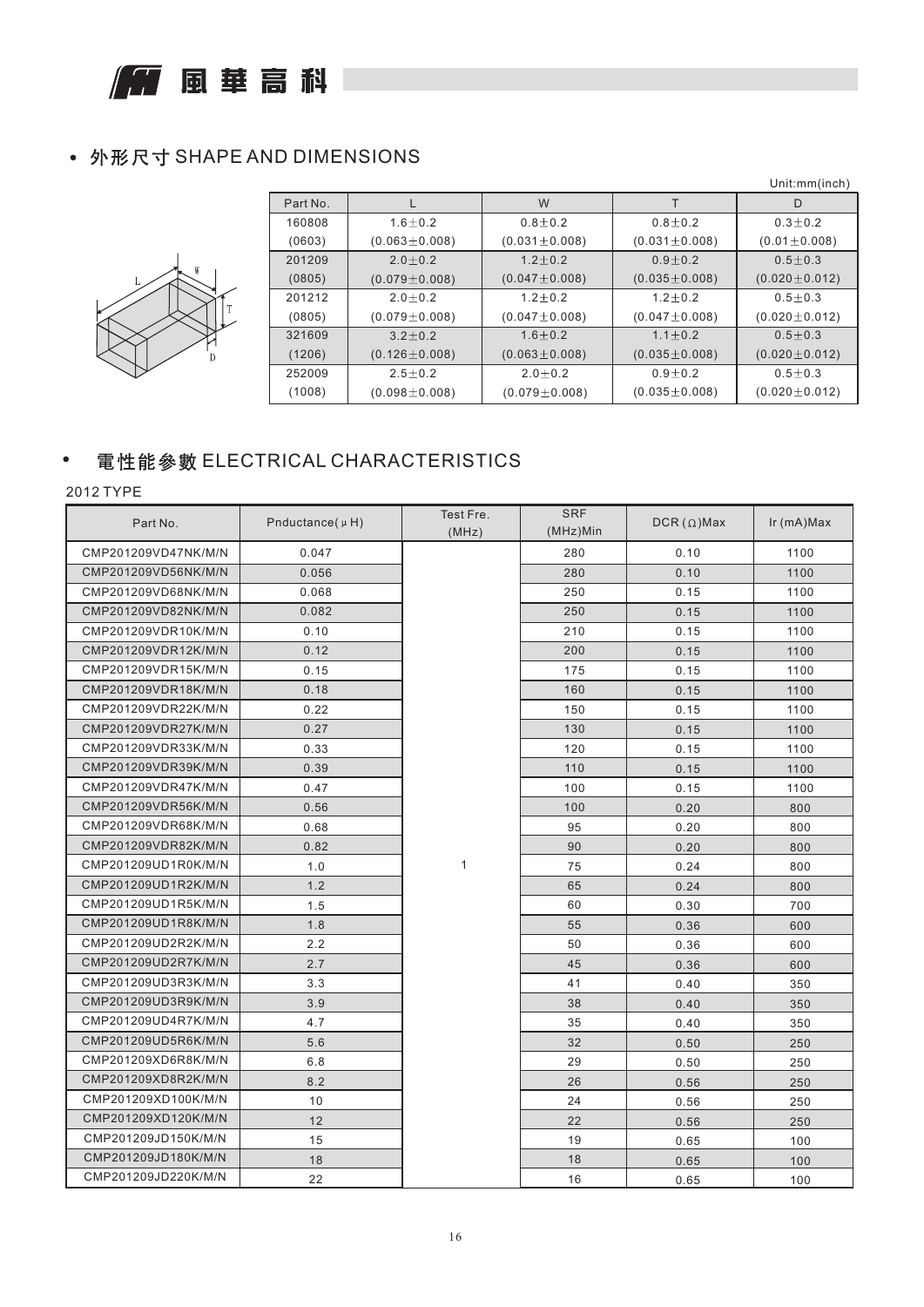# 大電流型鐵氧體片式電感

FERRITE CHIP INDUCTORS

### 電性能參數 ELECTRICAL CHARACTERISTICS  $\bullet$

2520 TYPE

| Part No.            | Pnductance<br>$(\mu H)$ | Test Fre.<br>(MHz) | <b>SRF</b><br>$(MHz)$ Min | $DCR(\Omega)$ Max | $lr$ (mA) $Max$ |
|---------------------|-------------------------|--------------------|---------------------------|-------------------|-----------------|
| CMP252009UD1R0K/M/N | 1.0                     |                    | 70                        | 0.12              | 1500            |
| CMP252009UD1R2K/M/N | 1.2                     |                    | 50                        | 0.15              | 1500            |
| CMP252009UD1R5K/M/N | 1.2                     |                    | 50                        | 0.15              | 1500            |
| CMP252009UD1R8K/M/N | 1.8                     |                    | 40                        | 0.18              | 1000            |
| CMP252009UD2R2K/M/N | 2.2                     |                    | 40                        | 0.18              | 1000            |
| CMP252009UD2R7K/M/N | 2.7                     |                    | 30                        | 0.22              | 1000            |
| CMP252009UD3R3K/M/N | 3.3                     |                    | 30                        | 0.22              | 1000            |
| CMP252009UD3R9K/M/N | 3.9                     |                    | 25                        | 0.26              | 1000            |
| CMP252009UD4R7K/M/N | 4.7                     |                    | 25                        | 0.26              | 1000            |

| Part No.            | Pneuctance | Test Fre.    | <b>SRF</b> | $DCR(\Omega)$ Max | $lr$ (mA) $Max$ |
|---------------------|------------|--------------|------------|-------------------|-----------------|
|                     | $(\mu H)$  | (MHz)        | (MHz)Min   |                   |                 |
| CMP321609VD47NK/M/N | 0.047      |              | 250        | 0.01              | 1800            |
| CMP321609VD56NK/M/N | 0.056      |              | 250        | 0.01              | 1800            |
| CMP321609VD68NK/M/N | 0.068      |              | 230        | 0.06              | 1800            |
| CMP321609VD82NK/M/N | 0.082      |              | 230        | 0.06              | 1800            |
| CMP321609VDR10K/M/N | 0.10       |              | 215        | 0.06              | 1500            |
| CMP321609VDR12K/M/N | 0.12       |              | 190        | 0.06              | 1500            |
| CMP321609VDR15K/M/N | 0.15       |              | 165        | 0.06              | 1500            |
| CMP321609VDR18K/M/N | 0.18       |              | 150        | 0.06              | 1500            |
| CMP321609VDR22K/M/N | 0.22       |              | 130        | 0.06              | 1500            |
| CMP321609VDR27K/M/N | 0.27       |              | 110        | 0.06              | 1500            |
| CMP321609VDR33K/M/N | 0.33       |              | 100        | 0.06              | 1500            |
| CMP321609VDR39K/M/N | 0.39       |              | 90         | 0.09              | 1400            |
| CMP321609VDR47K/M/N | 0.47       |              | 80         | 0.09              | 1400            |
| CMP321609VDR56K/M/N | 0.56       |              | 75         | 0.10              | 1100            |
| CMP321609VDR68K/M/N | 0.68       |              | 65         | 0.10              | 1100            |
| CMP321609VDR82K/M/N | 0.82       |              | 60         | 0.10              | 1100            |
| CMP321609UD1R0K/M/N | 1.0        | $\mathbf{1}$ | 60         | 0.15              | 1200            |
| CMP321609UD1R2K/M/N | 1.2        |              | 65         | 0.15              | 1200            |
| CMP321609UD1R5K/M/N | 1.5        |              | 60         | 0.17              | 1000            |
| CMP321609UD1R8K/M/N | 1.8        |              | 55         | 0.24              | 900             |
| CMP321609UD2R2K/M/N | 2.2        |              | 50         | 0.24              | 900             |
| CMP321609UD2R7K/M/N | 2.7        |              | 45         | 0.30              | 800             |
| CMP321609UD3R3K/M/N | 3.3        |              | 41         | 0.30              | 800             |
| CMP321609UD3R9K/M/N | 3.9        |              | 38         | 0.38              | 700             |
| CMP321609UD4R7K/M/N | 4.7        |              | 35         | 0.38              | 700             |
| CMP321609UD5R6K/M/N | 5.6        |              | 32         | 0.45              | 500             |
| CMP321609XD6R8K/M/N | 6.8        |              | 29         | 0.45              | 500             |
| CMP321609XD8R2K/M/N | 8.2        |              | 26         | 0.55              | 300             |
| CMP321609XD100K/M/N | 10         |              | 24         | 0.55              | 300             |
| CMP321609XD120K/M/N | 12         |              | 22         | 0.55              | 300             |
| CMP321609JD150K/M/N | 15         |              | 19         | 0.65              | 100             |
| CMP321609JD180K/M/N | 18         |              | 18         | 0.65              | 100             |
| CMP321609JD220K/M/N | 22         |              | 16         | 0.85              | 100             |
| CMP321609JD270K/M/N | 27         |              | 14         | 0.85              | 100             |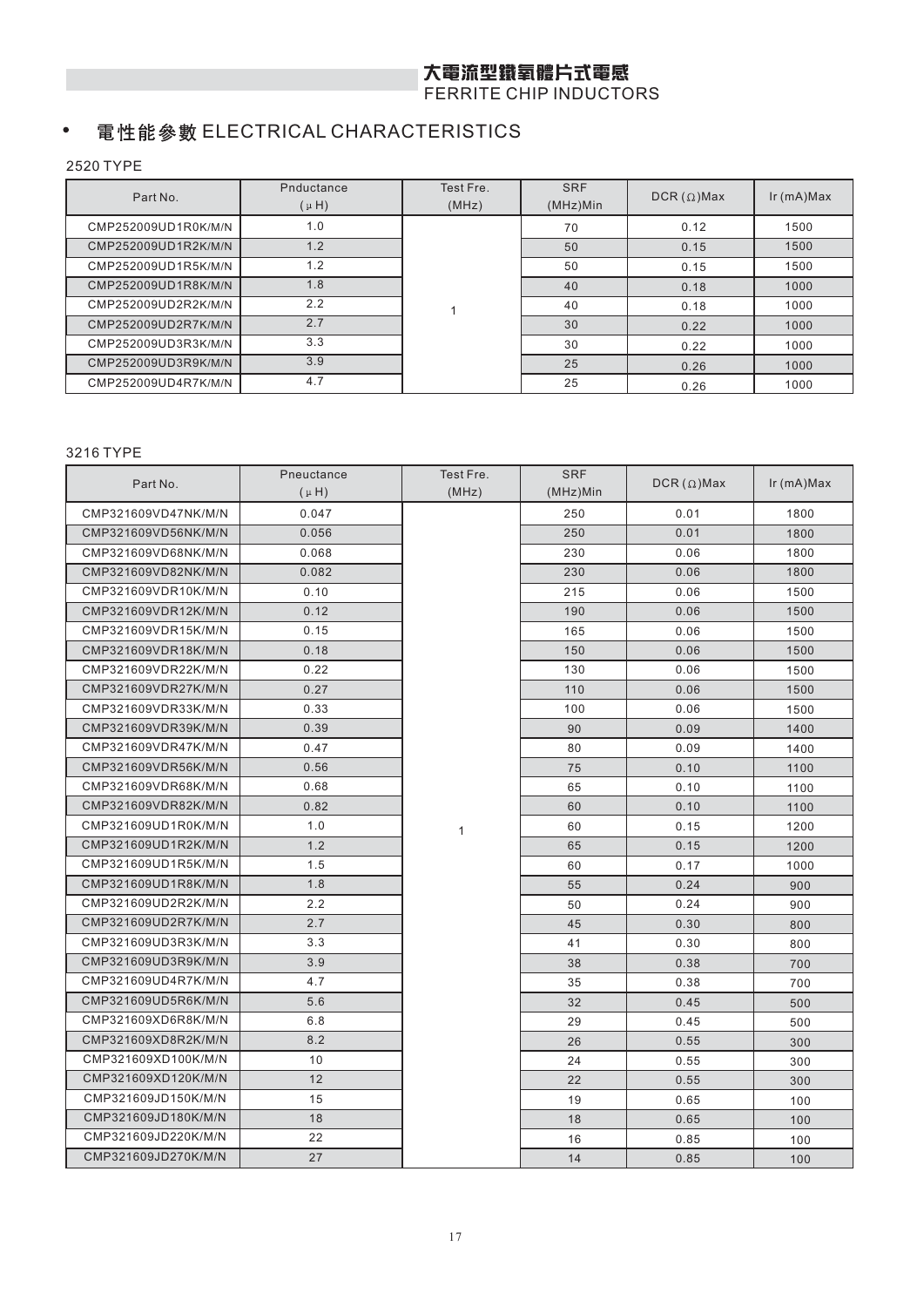

| Part No.            | Pneuctance | Test Fre. | <b>SRF</b> | $DCR(\Omega)$ Max | Ir (mA)Max |
|---------------------|------------|-----------|------------|-------------------|------------|
|                     | $(\mu H)$  | (Mhz)     | (MHz)Min   |                   |            |
| CMP160808VE47NK/M/N | 0.047      |           | 260        | 0.12              | 150        |
| CMP160808VE56NK/M/N | 0.056      |           | 260        | 0.12              | 150        |
| CMP160808VE68NK/M/N | 0.068      |           | 250        | 0.12              | 150        |
| CMP160808VE82NK/M/N | 0.082      |           | 245        | 0.12              | 150        |
| CMP160808VER10K/M/N | 0.10       |           | 240        | 0.15              | 150        |
| CMP160808VER12K/M/N | 0.12       |           | 205        | 0.20              | 150        |
| CMP160808VER15K/M/N | 0.15       |           | 180        | 0.20              | 150        |
| CMP160808VER18K/M/N | 0.18       |           | 165        | 0.20              | 150        |
| CMP160808VER22K/M/N | 0.22       |           | 150        | 0.25              | 150        |
| CMP160808VER27K/M/N | 0.27       |           | 136        | 0.30              | 100        |
| CMP160808VER33K/M/N | 0.33       |           | 125        | 0.30              | 100        |
| CMP160808VER39K/M/N | 0.39       |           | 110        | 0.35              | 100        |
| CMP160808VER47K/M/N | 0.47       |           | 105        | 0.45              | 100        |
| CMP160808VER56K/M/N | 0.56       |           | 95         | 0.45              | 100        |
| CMP160808VER68K/M/N | 0.68       | 1         | 90         | 0.55              | 100        |
| CMP160808VER82K/M/N | 0.82       |           | 85         | 0.60              | 100        |
| CMP160808UE1R0K/M/N | 1.0        |           | 75         | 0.30              | 150        |
| CMP160808UE1R2K/M/N | 1.2        |           | 65         | 0.30              | 150        |
| CMP160808UE1R5K/M/N | 1.5        |           | 60         | 0.35              | 120        |
| CMP160808UE1R8K/M/N | 1.8        |           | 55         | 0.40              | 120        |
| CMP160808UE2R2K/M/N | 2.2        |           | 50         | 0.50              | 120        |
| CMP160808UE2R7K/M/N | 2.7        |           | 45         | 0.60              | 100        |
| CMP160808XE3R3K/M/N | 3.3        |           | 40         | 0.65              | 100        |
| CMP160808XE3R9K/M/N | 3.9        |           | 35         | 0.70              | 80         |
| CMP160808XE4R7K/M/N | 4.7        |           | 33         | 0.75              | 80         |
| CMP160808JE5R6K/M/N | 5.6        |           | 22         | 0.90              | 60         |
| CMP160808JE6R8K/M/N | 6.8        |           | 20         | 0.90              | 60         |
| CMP160808JE8R2K/M/N | 8.2        |           | 18         | 1.05              | 60         |
| CMP160808JE100K/M/N | 10         |           | 17         | 1.15              | 60         |
| CMP160808JE120K/M/N | 12         |           | 15         | 1.25              | 60         |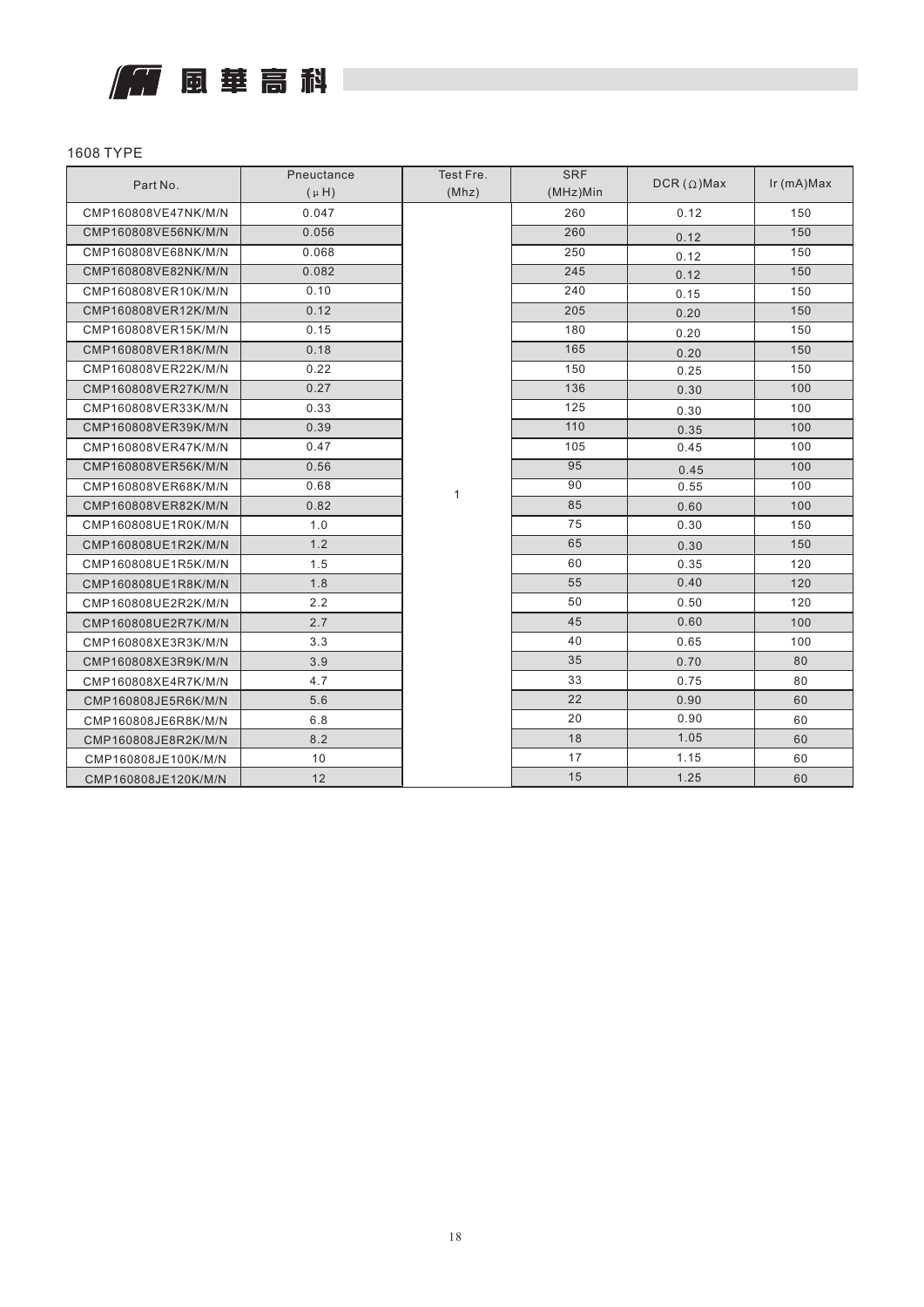# 大電流型鐵氧體片式電感<br>FERRITE CHIP INDUCTORS

| Part No.            | Pneuctaece | Test Fre.    | <b>SRF</b> | $DCR(\Omega)$ Max | $lr(mA)$ Max |
|---------------------|------------|--------------|------------|-------------------|--------------|
|                     | $(\mu H)$  | (MHz)        | (MHz)Min   |                   |              |
| CMP201209VE47NK/M/N | 0.047      |              | 320        | 0.15              | 350          |
| CMP201209VE56NK/M/N | 0.056      |              | 320        | 0.15              | 350          |
| CMP201209VE68NK/M/N | 0.068      |              | 280        | 0.20              | 350          |
| CMP201209VE82NK/M/N | 0.082      |              | 280        | 0.20              | 350          |
| CMP201209VER10K/M/N | 0.10       |              | 235        | 0.20              | 350          |
| CMP201209VER12K/M/N | 0.12       |              | 220        | 0.20              | 350          |
| CMP201209VER15K/M/N | 0.15       |              | 200        | 0.20              | 350          |
| CMP201209VER18K/M/N | 0.18       |              | 185        | 0.25              | 300          |
| CMP201209VER22K/M/N | 0.22       |              | 170        | 0.25              | 300          |
| CMP201209VER27K/M/N | 0.27       |              | 150        | 0.25              | 300          |
| CMP201209VER33K/M/N | 0.33       |              | 145        | 0.25              | 300          |
| CMP201209VER39K/M/N | 0.39       |              | 135        | 0.30              | 250          |
| CMP201209VER47K/M/N | 0.47       |              | 125        | 0.30              | 250          |
| CMP201209VER56K/M/N | 0.56       |              | 115        | 0.36              | 200          |
| CMP201209VER68K/M/N | 0.68       |              | 105        | 0.36              | 200          |
| CMP201209VER82K/M/N | 0.82       |              | 100        | 0.36              | 200          |
| CMP201209UE1R0K/M/N | 1.0        | $\mathbf{1}$ | 75         | 0.26              | 220          |
| CMP201209UE1R2K/M/N | 1.2        |              | 65         | 0.26              | 220          |
| CMP201209UE1R5K/M/N | 1.5        |              | 60         | 0.30              | 180          |
| CMP201209UE1R8K/M/N | 1.8        |              | 55         | 0.30              | 180          |
| CMP201209UE2R2K/M/N | 2.2        |              | 50         | 0.36              | 150          |
| CMP201209UE2R7K/M/N | 2.7        |              | 45         | 0.36              | 150          |
| CMP201209UE3R3K/M/N | 3.3        |              | 41         | 0.40              | 120          |
| CMP201209UE3R9K/M/N | 3.9        |              | 38         | 0.40              | 120          |
| CMP201209UE4R7K/M/N | 4.7        |              | 35         | 0.40              | 120          |
| CMP201209XE5R6K/M/N | 5.6        |              | 32         | 0.60              | 100          |
| CMP201209XE6R8K/M/N | 6.8        |              | 29         | 0.60              | 100          |
| CMP201209XE8R2K/M/N | 8.2        |              | 26         | 0.65              | 100          |
| CMP201209XE100K/M/N | 10         |              | 24         | 0.65              | 100          |
| CMP201209XE120K/M/N | 12         |              | 22         | 0.65              | 100          |
| CMP201209JE150K/M/N | 15         |              | 19         | 0.75              | 50           |
| CMP201209JE180K/M/N | 18         |              | 18         | 0.75              | 50           |
| CMP201209JE220K/M/N | 22         |              | 16         | 0.75              | 50           |